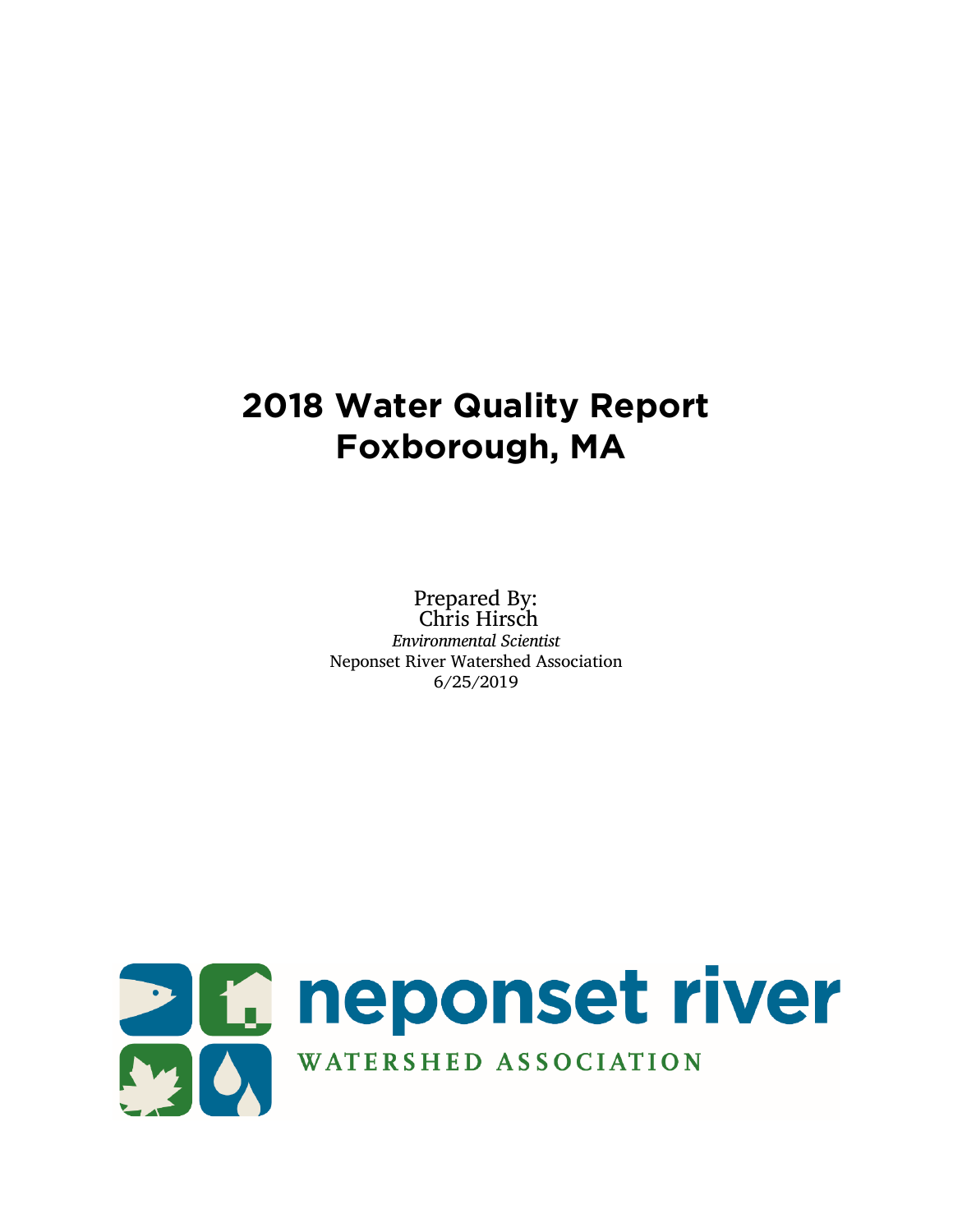#### Introduction:

The Neponset River Watershed Association (NepRWA) has been collecting water quality data in Foxborough and throughout the Neponset River watershed for 23 years. Samples are collected by volunteers through the Citizen Water Monitoring Network (CWMN) and by NepRWA staff through the Hotspot program.



**Figure 1: CWMN sampling sites within Foxborough, MA**

There is one CWMN station within the town of Foxborough. It is located at Crackrock Pond which is part of the main stem of the Neponset River, at North Street. This station is sampled once per month between May and October. Crackrock pond is tested for *E.coli*, total phosphorus, pH, dissolved oxygen, temperature, ortho-phosphate, total nitrogen, and ammonia. The scope of this report is limited to E.coli, total phosphorus, pH, and dissolved oxygen because these are the parameters that have state defined water quality standards. Hotspots are tested for *E.coli*, ammonia, and surfactants.

The data gathered by CWMN volunteers are used to track the health of the Neponset River and its tributaries, and to locate pollution hotspots for follow-up sampling. Hotspot sampling in Foxborough occurred at the CWMN site. In this case, the goal of the Hotspot sampling was to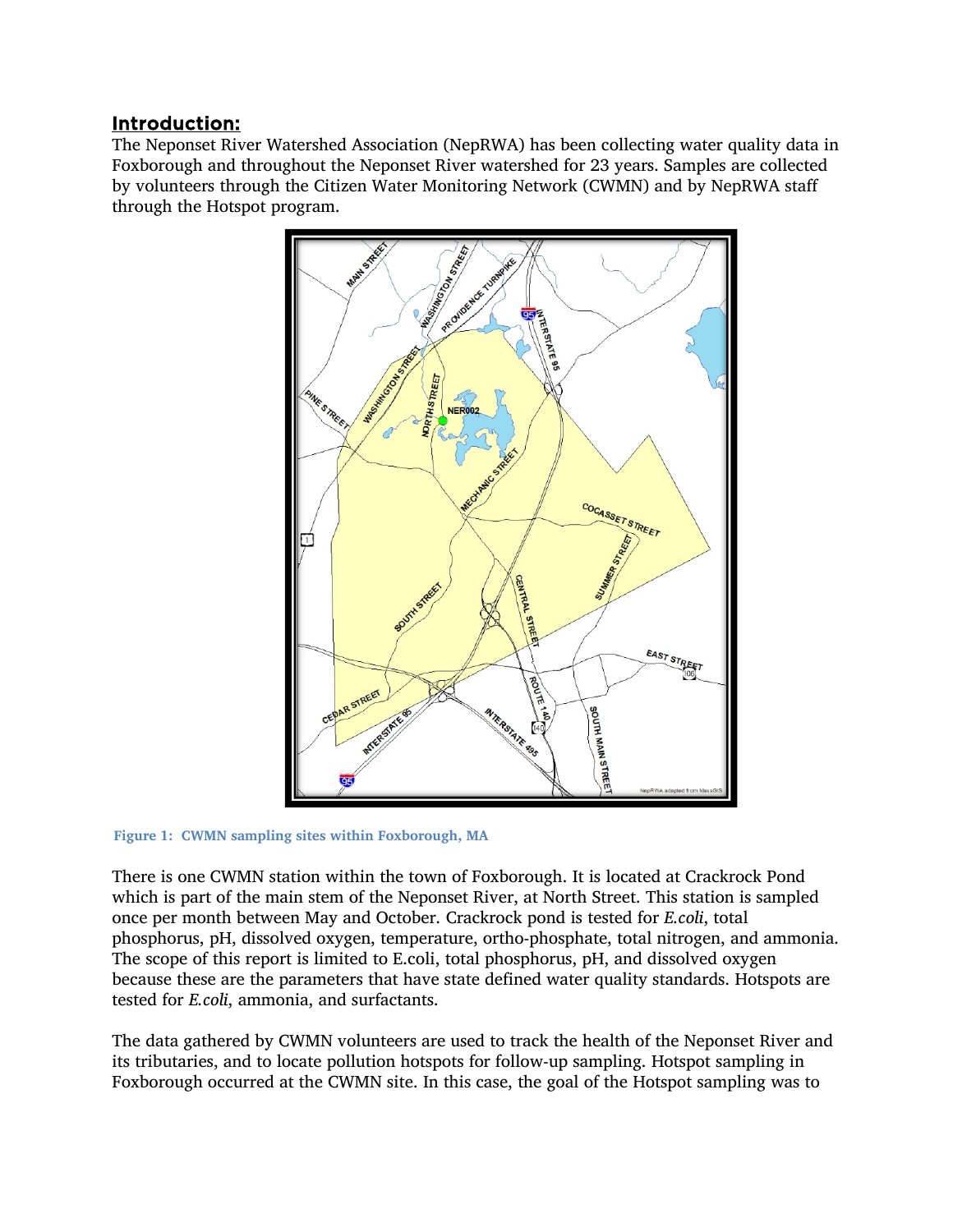investigate excessive aquatic plant growth, and to gather more information about low dissolved oxygen issues.

This report is intended to provide a summary and interpretation of the results from CWMN 2018 and subsequent Hotspot sampling. The raw water quality data are available upon request.

# Foxborough Water Quality Analysis

## E.coli

*E.coli* bacteria are used to assess a waterbody's suitability for human contact during recreational activities. They are often used as indicators of the presence of other, more dangerous, pathogens associated with human and animal waste. In Massachusetts there are two criteria for what is considered an acceptable level of *E.coli* within a Class B waterbody. For primary recreation, also referred to as the swimming standard, no single sample shall exceed 235 Colony Forming Units (CFU) per 100 ml, and/or the geometric mean of at least 5 samples taken within the same season shall not exceed 126 CFU/100ml. For secondary recreation, also referred to as the boating standard, the geometric mean of at least 5 samples taken within the same season shall not exceed 630 CFU/100ml.



Figure 2: This Chart depicts the ten year trend of *E.coli* Geometric means in Foxborough, Massachusetts.

Figure 2 suggests that *E.coli* concentrations have been slowly increasing over the past several years, and values were highest in 2018. However, *E.coli* values are well in compliance with the swimmable standard. Crackrock pond was one of the top 5 cleanest waterbodies in the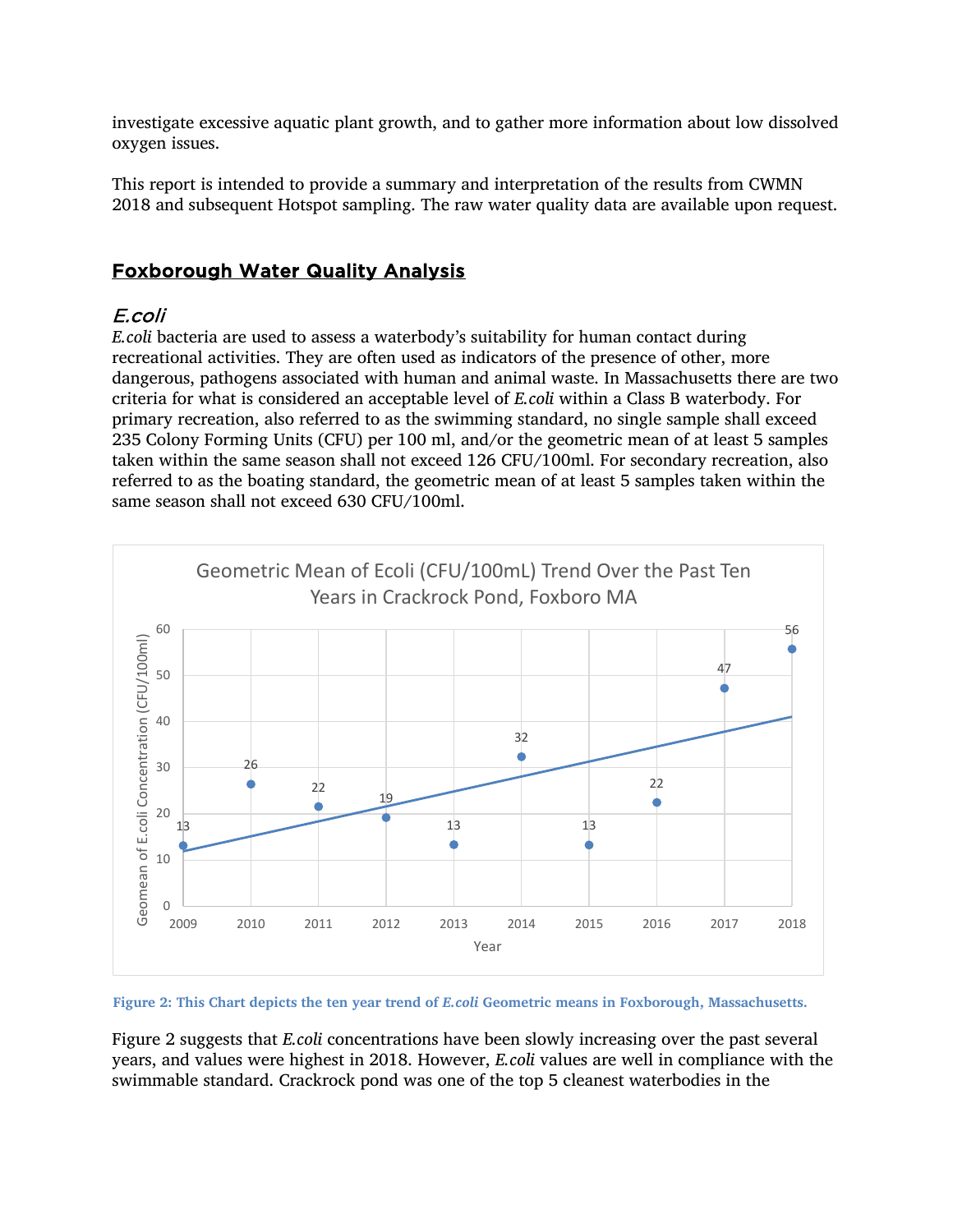Neponset watershed in terms of *E.coli* concentrations in 2018. *E.coli* contamination doesn't not appear to be a water quality issue for Crackrock Pond.

**Table 1: Geometric mean of** *E.coli* **concentrations (MPN/100mL) for at least five samples 2018 vs previous 10 year average**

| Site ID | <b>Average Geometric Mean of</b><br>E.coli (CFU/100mL) 2008-2017 | Geometric mean of E.coli<br>concentrations (CFU/100mL) 2018 |  |  |
|---------|------------------------------------------------------------------|-------------------------------------------------------------|--|--|
| MOB001  | 23                                                               | 56                                                          |  |  |

One contributing factor to the higher than usual *E.coli* values in 2018 is that there were more wet weather sampling days in 2018 than average. Table 2 below shows a strong positive correlation between *E.coli* concentrations and wet weather. During wet weather E.coli levels were just below what is considered safe levels of E.coli for swimming. This is likely due to bacteria being washed into the brook with stormwater runoff.

**Table 2:** *E.coli* **concentrations (CFU/100ml) during wet vs dry weather for** *E.coli* **in Foxborough, MA for** 

| <b>Total Number of Samples</b><br>Weather<br>2018 |  | <b>Geometric Mean E.coli Conc.</b><br>(cfu/100ml) |  |  |
|---------------------------------------------------|--|---------------------------------------------------|--|--|
|                                                   |  |                                                   |  |  |
| Wet                                               |  | 124                                               |  |  |

#### Phosphorus

Phosphorus is often the limiting nutrient in freshwater aquatic ecosystems, meaning that the level of available phosphorus in any given waterbody is directly linked to that waterbody's ability to support vegetation. This is important because too much phosphorus can lead to too much vegetation; especially algae, and watermeals which utilize phosphorus suspended in the water column. This process is called eutrophication. Eutrophication can result in crashes of dissolved oxygen (a critical resource required by all aquatic animals), unsightly and strong smelling blooms, destruction of important subaquatic plant communities through reduced light penetration, and harmful cyanobacteria blooms that can be toxic to humans and pets.

The state of Massachusetts does not provide numerical phosphorus standards for classification of water quality impairments. Instead MassDEP uses a narrative standard that includes the EPA gold book standard as well as dissolved oxygen problems and recorded presence of algal blooms. Crackrock pond has both dissolved oxygen and algal bloom problems. The gold book standard states that Total Phosphorus levels should not exceed 0.025mg/l in ponds.

**Table 3: Average Total Phosphorus concentrations during varying weather in Crackrock Pond 2018** 

| Site ID       | Dry Weather $(mg/l)$ | Wet Weather $(mg/l)$ | Combined $(mg/l)$ |
|---------------|----------------------|----------------------|-------------------|
| <b>MOB001</b> | 0.211141             | 0.263734             | 0.232178          |

The data in table 3 suggest that Phosphorus levels were almost ten times than the gold book threshold in 2018. The extremely high concentrations during dry weather suggest that internal loading of phosphorus is a major issue in Crackrock Pond. The results also suggest that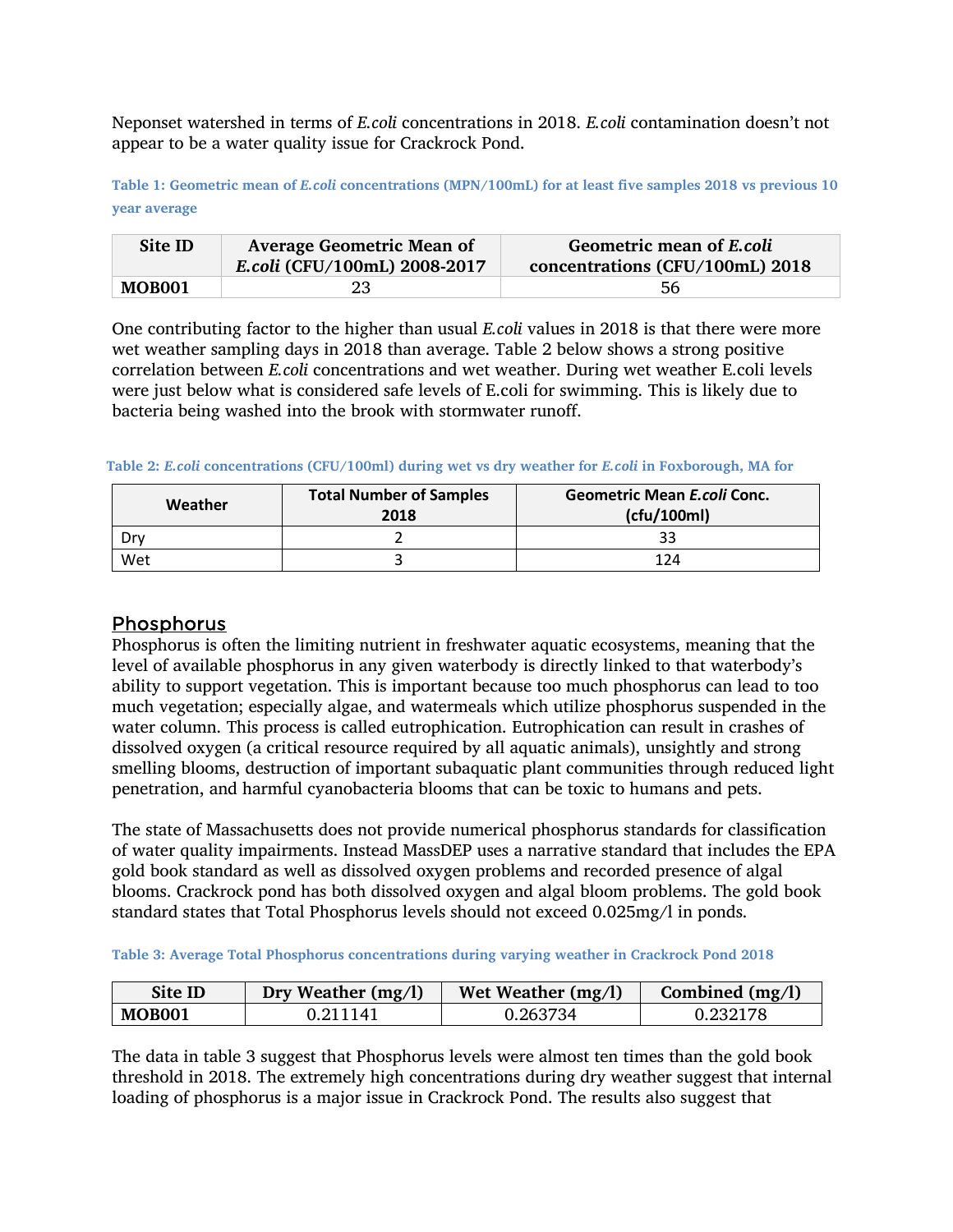stormwater runoff is contributing to the phosphorus problem at this site. During the summer months Crackrock Pond shows many of the symptoms of a highly eutrophic system. The entire pond becomes covered in duckweed and watermeal from June through August, and dissolved oxygen levels crash to almost 0 in the late summer. Phosphorus is a major problem in Crackrock Pond.

Phosphorus loading can come from several sources including stormwater runoff, particularly runoff loaded with sediment or from over-fertilized lawns. Fallen leaves especially those fallen on impervious surfaces, concentrated in gutters, illegally dumped in riparian zones, or collected in catch basins can also contribute to phosphorus loading in stormwater. Other common sources of phosphorus loading that are not associated with stormwater runoff, include: improperly maintained septic systems, illicit discharges, and internal loading through the release of phosphorus from sediments and detritus.

Reducing the internal loading of phosphorus will be critical to restoring the health of Crackrock Pond. Internal phosphorus could be dealt with by using a flocculant like alum to sequester the phosphorus, or through repeated mechanical removal of plant material from the pond. Structural and non-structural BMPs could help to reduce the concentrations of Phosphorus entering the system. Educating residents and business owners about the proper disposal of yard waste, proper use of fertilizers, and keeping gutters clean will help address this issue. Other non-structural BMPs such as street vacuuming and regular catch basin cleaning will also help. Finally, structural BMP's that collect and filter out phosphorus before it reaches a water body would have a large positive impact on water quality.

#### pH

pH is a measure of how acidic or basic a substance is. The pH of a waterbody is an important factor of habitat quality for aquatic life since water that is too acidic or too basic can be toxic. The pH of a waterbody also influences the behavior of nutrients that can become issues under sub-optimal conditions. pH is often influenced by bedrock characteristics, groundwater seepage, acid rain, or heavy loading of tannin rich leaves/needles. The state of Massachusetts determined that the healthy range of pH for waterbodies in the state is 6.5-8.3.

#### **Table 4: Average pH values during varying weather in Crackrock Pond 2018**

| Site ID       | Dry Weather pH | Wet Weather pH | Combined pH |
|---------------|----------------|----------------|-------------|
| <b>MOB001</b> | 7.13           | 7.04           | 7.09        |

The data in table 5 suggest that pH was consistently within a healthy range in 2018.

#### Dissolved Oxygen:

Adequate levels of dissolved oxygen (DO) are necessary to support many aquatic insects, fish, and mollusks. These animals utilize dissolved oxygen to breathe. The state of Massachusetts determined that dissolved oxygen levels below 5 mg/L are considered stressful to aquatic organisms. The table below shows the DO data collected by CWMN volunteers in 2018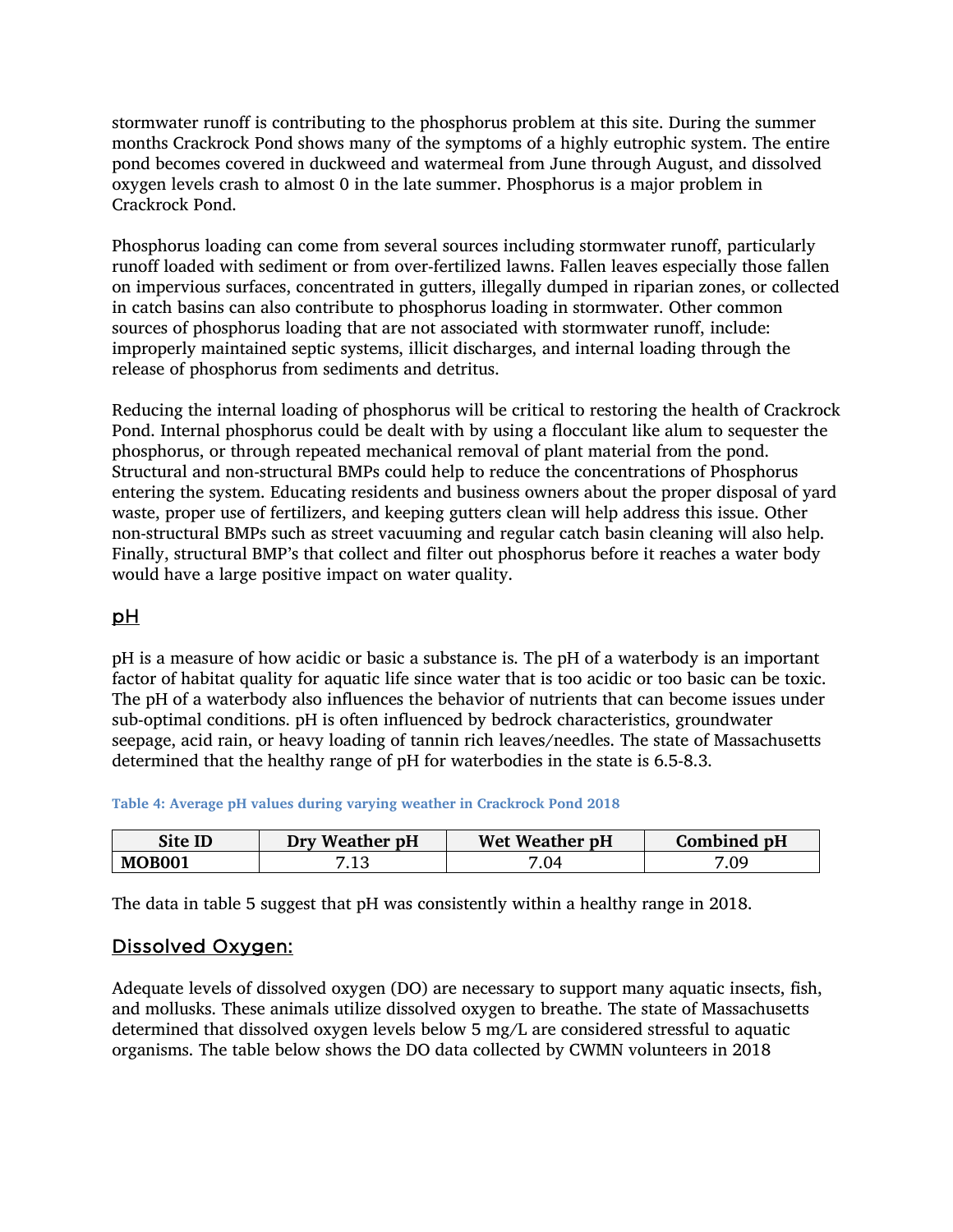|  |  |  |  |  | Table 5: Average dissolved oxygen concentrations under varying weather in Crackrock Pond 2018 |
|--|--|--|--|--|-----------------------------------------------------------------------------------------------|
|--|--|--|--|--|-----------------------------------------------------------------------------------------------|

| Site ID       | Dry Weather $(mg/L)$ | Wet Weather (mg/L) $\vert$ Combined Weather (mg/L) |
|---------------|----------------------|----------------------------------------------------|
| <b>MOB001</b> |                      |                                                    |

Dissolved oxygen levels were harmful to aquatic life in 2018. Conditions were healthier early in the sampling season, but as weather got warmer the dissolved oxygen levels crashed (see figure 3). Oxygen levels were dangerously low in August and September. The late summer oxygen crashes were likely driven the extremely high phosphorus concentrations and excessive plant growth. Decomposition of plant material in the bottom of the pond depletes oxygen from the water column.



**Figure 3: Dissolved Oxygen Concentrations in Crackrock Pond vs the DEP threshold**

Additionally, warmer water has less capacity to hold dissolved oxygen than colder water, and impoundments are known to create heating effects that remain further downstream. Other factors that affect water temperature are lack of canopy and shading, flow rate, water depth and volume, season, and ground water seepage.

### **Conclusion**

Based on the data we have collected, the main water quality issue with Crackrock Pond is phosphorus. Actions need to be taken to reduce phosphorus levels within the pond, which should improve dissolved oxygen concentrations and reduce foul smelling blooms. While reducing stormwater pollution should help, it appears that much of the phosphorus issues are due to internal cycling from the sediments. Flocculant treatment, aeration of the bottom layers, or mechanical removal of vegetation should help to reduce phosphorus levels in Crackrock Pond.